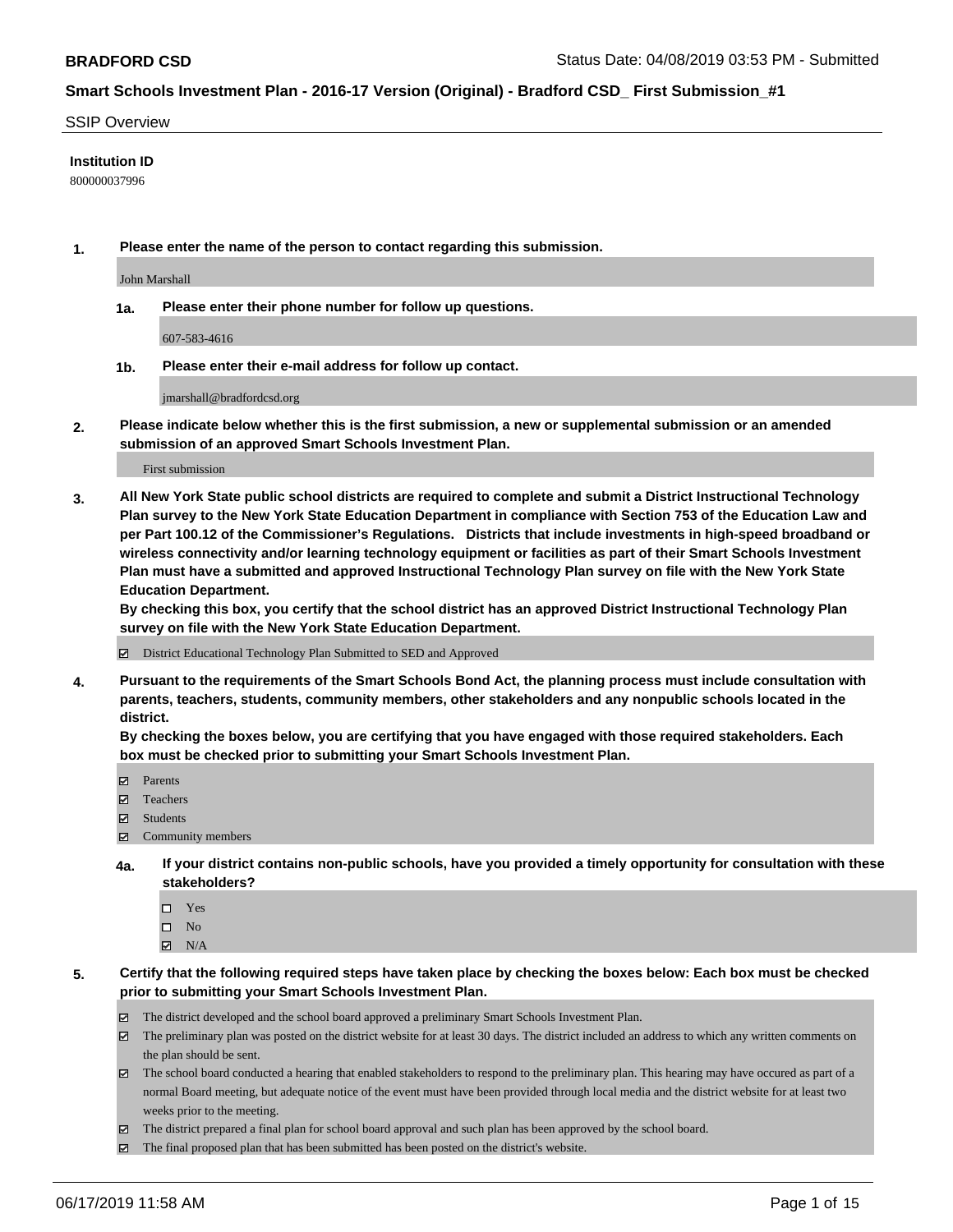SSIP Overview

**5a. Please upload the proposed Smart Schools Investment Plan (SSIP) that was posted on the district's website, along with any supporting materials. Note that this should be different than your recently submitted Educational Technology Survey. The Final SSIP, as approved by the School Board, should also be posted on the website and remain there during the course of the projects contained therein.**

Smart School Preliminary Plan.pdf Community Broadband Internet Meeting.pdf SSIP Proposed Bradford CSD Fiber Build.pdf

**5b. Enter the webpage address where the final Smart Schools Investment Plan is posted. The Plan should remain posted for the life of the included projects.**

https://www.bradfordcsd.org/smart-schools-bond-act/

**6. Please enter an estimate of the total number of students and staff that will benefit from this Smart Schools Investment Plan based on the cumulative projects submitted to date.**

274

**7. An LEA/School District may partner with one or more other LEA/School Districts to form a consortium to pool Smart Schools Bond Act funds for a project that meets all other Smart School Bond Act requirements. Each school district participating in the consortium will need to file an approved Smart Schools Investment Plan for the project and submit a signed Memorandum of Understanding that sets forth the details of the consortium including the roles of each respective district.**

The district plans to participate in a consortium to partner with other school district(s) to implement a Smart Schools project.

**8. Please enter the name and 6-digit SED Code for each LEA/School District participating in the Consortium.**

| Partner LEA/District | ISED BEDS Code |
|----------------------|----------------|
| (No Response)        | (No Response)  |

**9. Please upload a signed Memorandum of Understanding with all of the participating Consortium partners.**

(No Response)

**10. Your district's Smart Schools Bond Act Allocation is:**

\$456,510

**11. Enter the budget sub-allocations by category that you are submitting for approval at this time. If you are not budgeting SSBA funds for a category, please enter 0 (zero.) If the value entered is \$0, you will not be required to complete that survey question.**

|                                       | Sub-           |
|---------------------------------------|----------------|
|                                       | Allocations    |
| School Connectivity                   | $\overline{0}$ |
| Connectivity Projects for Communities | 456,510        |
| <b>Classroom Technology</b>           | $\overline{0}$ |
| Pre-Kindergarten Classrooms           | $\Omega$       |
| Replace Transportable Classrooms      | $\Omega$       |
| High-Tech Security Features           | $\mathbf 0$    |
| Totals:                               | 456,510        |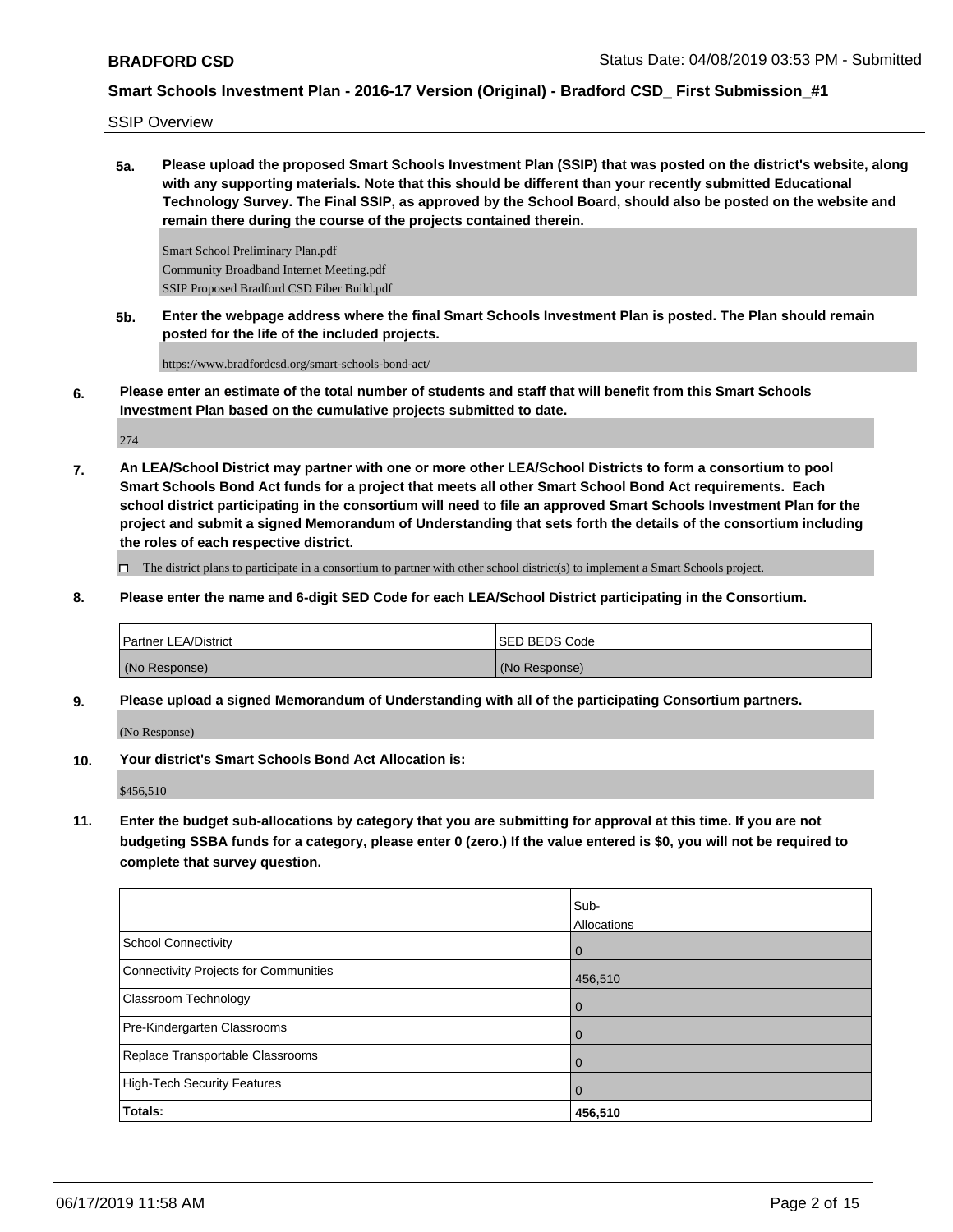School Connectivity

- **1. In order for students and faculty to receive the maximum benefit from the technology made available under the Smart Schools Bond Act, their school buildings must possess sufficient connectivity infrastructure to ensure that devices can be used during the school day. Smart Schools Investment Plans must demonstrate that:**
	- **• sufficient infrastructure that meets the Federal Communications Commission's 100 Mbps per 1,000 students standard currently exists in the buildings where new devices will be deployed, or**
	- **• is a planned use of a portion of Smart Schools Bond Act funds, or**
	- **• is under development through another funding source.**

**Smart Schools Bond Act funds used for technology infrastructure or classroom technology investments must increase the number of school buildings that meet or exceed the minimum speed standard of 100 Mbps per 1,000 students and staff within 12 months. This standard may be met on either a contracted 24/7 firm service or a "burstable" capability. If the standard is met under the burstable criteria, it must be:**

**1. Specifically codified in a service contract with a provider, and**

**2. Guaranteed to be available to all students and devices as needed, particularly during periods of high demand, such as computer-based testing (CBT) periods.**

**Please describe how your district already meets or is planning to meet this standard within 12 months of plan submission.**

(No Response)

**1a. If a district believes that it will be impossible to meet this standard within 12 months, it may apply for a waiver of this requirement, as described on the Smart Schools website. The waiver must be filed and approved by SED prior to submitting this survey.**

 $\Box$  By checking this box, you are certifying that the school district has an approved waiver of this requirement on file with the New York State Education Department.

#### **2. Connectivity Speed Calculator (Required)**

|                         | Number of<br>Students | Multiply by<br>100 Kbps | Divide by 1000 Current Speed<br>to Convert to<br>Required<br>Speed in Mb | lin Mb             | Expected<br>Speed to be<br>Attained Within   Required<br>12 Months | <b>Expected Date</b><br><b>When</b><br>Speed Will be<br>Met |
|-------------------------|-----------------------|-------------------------|--------------------------------------------------------------------------|--------------------|--------------------------------------------------------------------|-------------------------------------------------------------|
| <b>Calculated Speed</b> | (No<br>Response)      | (No Response)           | l (No<br>Response)                                                       | l (No<br>Response) | (No<br>Response)                                                   | (No<br>Response)                                            |

**3. Describe how you intend to use Smart Schools Bond Act funds for high-speed broadband and/or wireless connectivity projects in school buildings.**

(No Response)

**4. Describe the linkage between the district's District Instructional Technology Plan and the proposed projects. (There should be a link between your response to this question and your response to Question 1 in Part E. Curriculum and Instruction "What are the district's plans to use digital connectivity and technology to improve teaching and learning?)**

(No Response)

**5. If the district wishes to have students and staff access the Internet from wireless devices within the school building, or in close proximity to it, it must first ensure that it has a robust Wi-Fi network in place that has sufficient bandwidth to meet user demand.**

**Please describe how you have quantified this demand and how you plan to meet this demand.**

(No Response)

**6. As indicated on Page 5 of the guidance, the Office of Facilities Planning will have to conduct a preliminary review**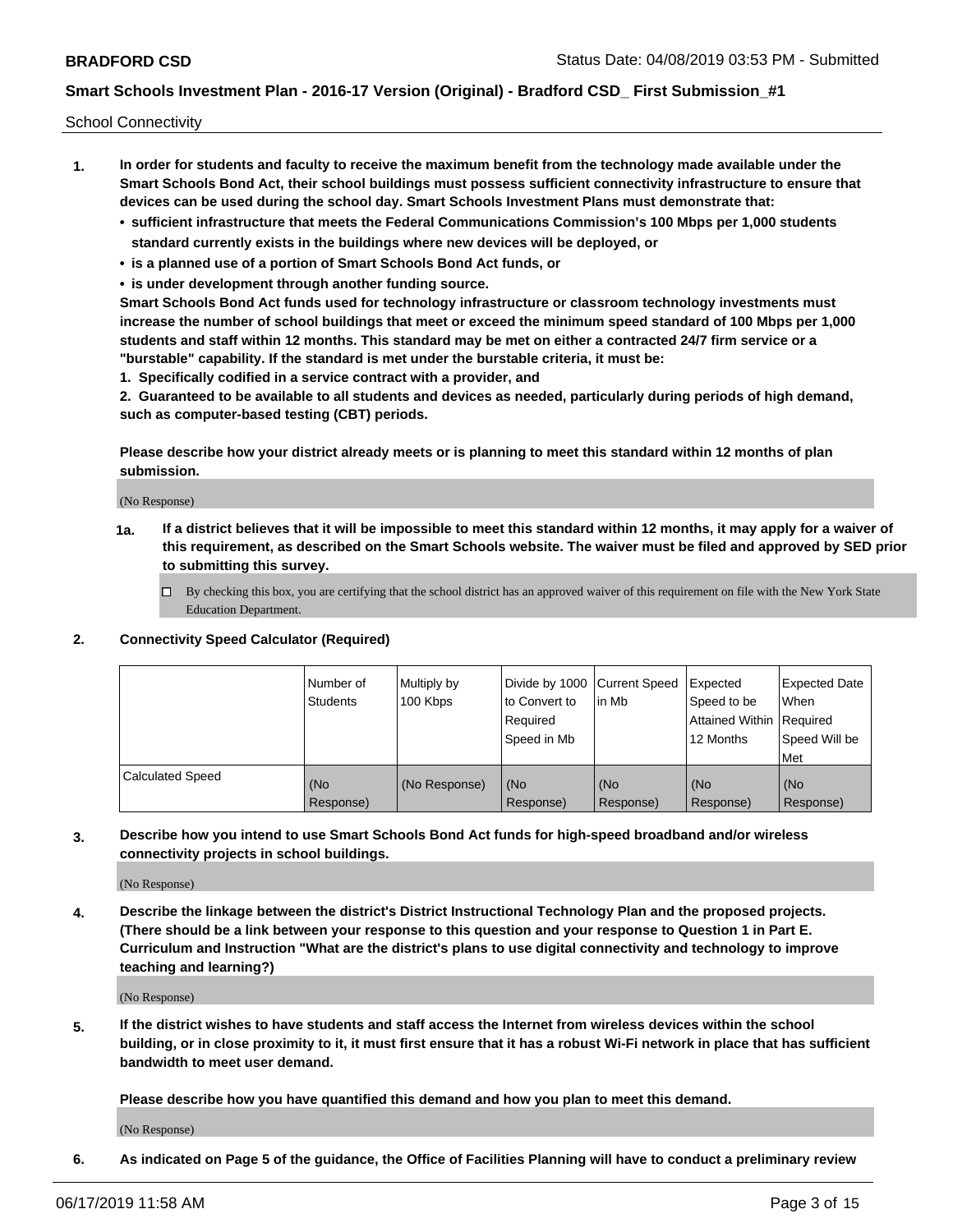School Connectivity

**of all capital projects, including connectivity projects.**

**Please indicate on a separate row each project number given to you by the Office of Facilities Planning.**

| Project Number |  |
|----------------|--|
|                |  |
| (No Response)  |  |
|                |  |

**7. Certain high-tech security and connectivity infrastructure projects may be eligible for an expedited review process as determined by the Office of Facilities Planning.**

**Was your project deemed eligible for streamlined review?**

(No Response)

**8. Include the name and license number of the architect or engineer of record.**

| Name          | License Number |
|---------------|----------------|
| (No Response) | (No Response)  |

**9. If you are submitting an allocation for School Connectivity complete this table. Note that the calculated Total at the bottom of the table must equal the Total allocation for this category that you entered in the SSIP Overview overall budget.** 

|                                            | Sub-              |
|--------------------------------------------|-------------------|
|                                            | <b>Allocation</b> |
| Network/Access Costs                       | (No Response)     |
| <b>Outside Plant Costs</b>                 | (No Response)     |
| School Internal Connections and Components | (No Response)     |
| <b>Professional Services</b>               | (No Response)     |
| Testing                                    | (No Response)     |
| <b>Other Upfront Costs</b>                 | (No Response)     |
| <b>Other Costs</b>                         | (No Response)     |
| Totals:                                    | 0                 |

**10. Please detail the type, quantity, per unit cost and total cost of the eligible items under each sub-category. This is especially important for any expenditures listed under the "Other" category. All expenditures must be eligible for tax-exempt financing to be reimbursed through the SSBA. Sufficient detail must be provided so that we can verify this is the case. If you have any questions, please contact us directly through smartschools@nysed.gov. NOTE: Wireless Access Points should be included in this category, not under Classroom Educational Technology, except those that will be loaned/purchased for nonpublic schools.**

| Select the allowable expenditure | Item to be purchased | Quantity      | Cost per Item | <b>Total Cost</b> |
|----------------------------------|----------------------|---------------|---------------|-------------------|
| type.                            |                      |               |               |                   |
| Repeat to add another item under |                      |               |               |                   |
| each type.                       |                      |               |               |                   |
| (No Response)                    | (No Response)        | (No Response) | (No Response) | (No Response)     |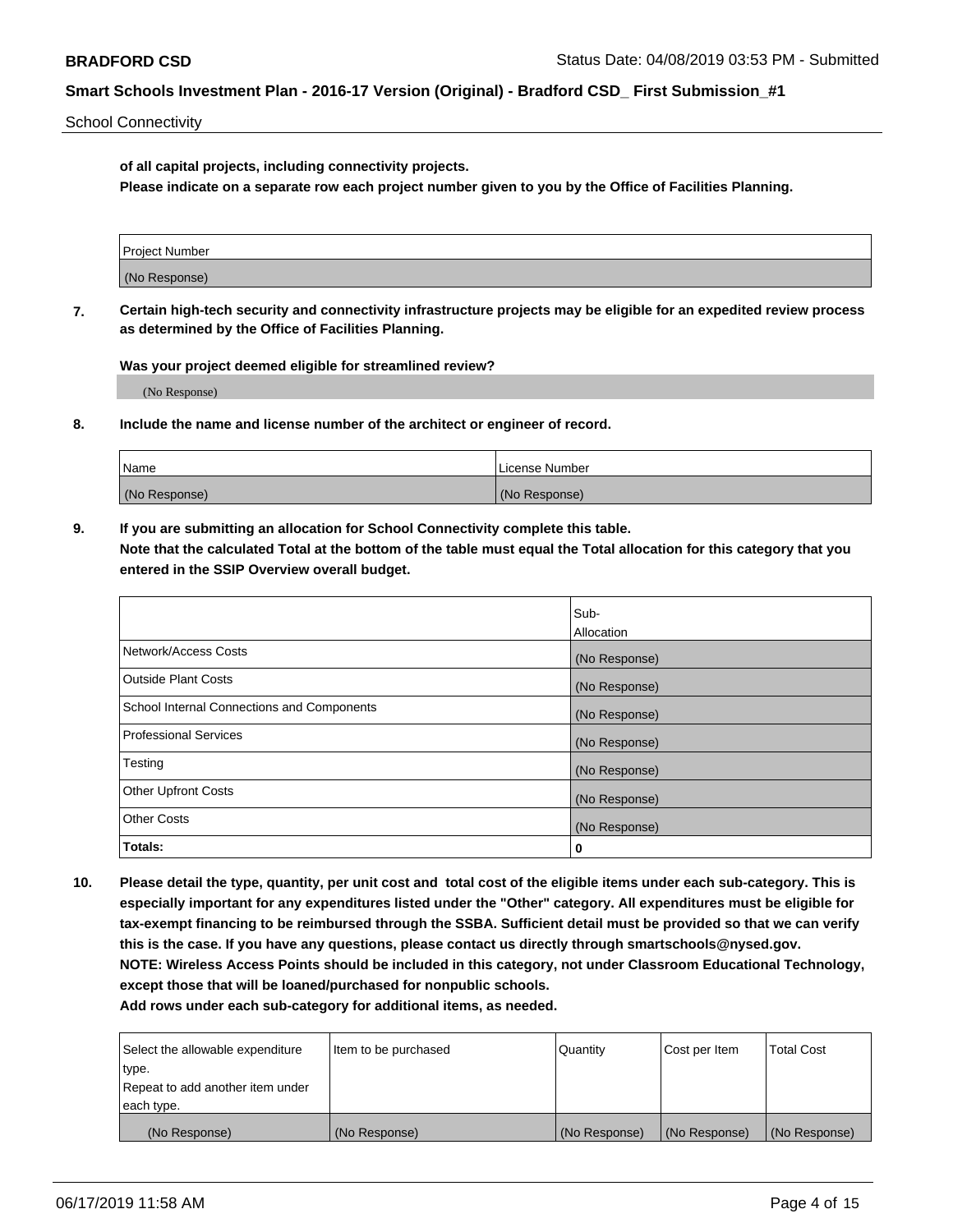Community Connectivity (Broadband and Wireless)

## **1. Describe how you intend to use Smart Schools Bond Act funds for high-speed broadband and/or wireless connectivity projects in the community.**

The Bradford Central School District plans to run fiber optic cabling, primarily on utility poles throughout the district boundaries where internet is an issue for students. The fiber optic cable will then facilitate several wireless access points along the route strategically placed based on student location data and available broadband services data. This will provide wireless internet and school resources to the students in the school district that need it to complete work assigned as part of their 1 to 1 student/computer curriculum.

All entities are private except for Bradford CSD. RuralNET will be providing Bradford CSD the rights to use their fiber strand that is placed from pole to pole to lash their fiber optic cable to. This is a long-term, no cost IRU. There will be no monthly service fees to be paid by the school district for the use of the poles.

This project depends on the multitude of public/private partnerships that the school has painstakingly arranged throughout this process of planning and development. The pole owners along this path are NYSEG and Steuben Rural Electric. The district hasn't surveyed poles yet so cannot provide a poleby-pole rundown. The most prudent method to implementing this fiber infrastructure is to make use of poles already in place along these routes to eliminate unnecessary costs.

## **2. Please describe how the proposed project(s) will promote student achievement and increase student and/or staff access to the Internet in a manner that enhances student learning and/or instruction outside of the school day and/or school building.**

The wireless access provided to the community will be similar to the access points currently in the school building, allowing students and teachers access to CIPA-compliant filtered internet as well as school resources such as the district's Google platform. As the Bradford Central School District has implemented a 1:1 Chromebook initiative with all students in grades 6-12, this access throughout the community will allow for the devices to maintain their instructional value even after they have left the school building and travel home with the students.

Approximately 90% of student households in the district do not have access to broadband internet speeds that meet or exceed the FCC's minimum standard of 25Mbps. Connectivity is sporadic throughout the community so this project will expand the ability of all students to connect to the internet in their homes. This hereby levels the playing field for all students and enhances the educational value of the devices provided by the school.

The district has been committed to this project and has already invested approximately \$100,000 of local funds to start this process to first build out connections to our rural school district and to the local BOCES. We are hoping to use the Smart Schools funding to expand on this vision. Based on our planning, we estimate 50-75% of student households will be covered by this immediate project. We are also committed locally to continue to fund this process ongoing over the years.

The sole purpose of this project is to expand broadband internet access to support the district's 1:1 program while students are at home. Additionally, we believe by strengthening our rural infrastructure, there may be other ways this project increases coverage in our rural area which supports our current Governor's desire to expand broadband internet to rural New York State.

## **3. Community connectivity projects must comply with all the necessary local building codes and regulations (building and related permits are not required prior to plan submission).**

 $\boxtimes$  I certify that we will comply with all the necessary local building codes and regulations.

#### **4. Please describe the physical location of the proposed investment.**

The fiber infrastructure for this project will be laid within the Bradford Central School District boundaries. Student household broadband data, that was provided as part of New York State Broadband Program, was overlaid with our district bus transportation mapping to determine the most effective coverage of our student households. The attached map entitled Bradford CSD Fiber Build shows the physical path of the proposed fiber route with approximate wireless access point (WAP) locations.

# **5. Please provide the initial list of partners participating in the Community Connectivity Broadband Project, along with their Federal Tax Identification (Employer Identification) number.**

| <b>Project Partners</b>            | Federal ID# |
|------------------------------------|-------------|
| Steuben Rural Electric Cooperative | 16-0650108  |
| <b>NYSEG</b>                       | 15-0398550  |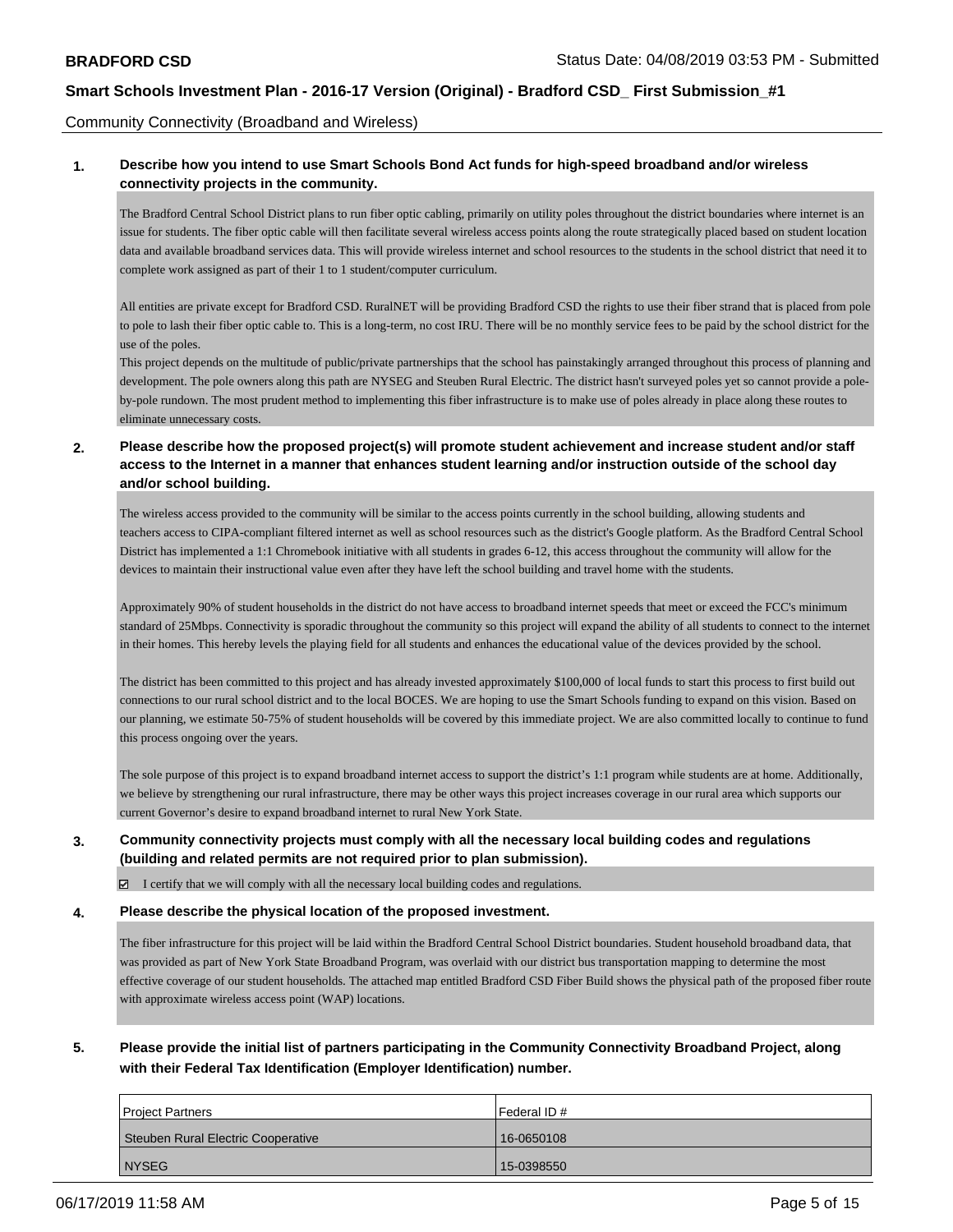Community Connectivity (Broadband and Wireless)

**6. If you are submitting an allocation for Community Connectivity, complete this table. Note that the calculated Total at the bottom of the table must equal the Total allocation for this category that you entered in the SSIP Overview overall budget.**

|                                    | Sub-Allocation |
|------------------------------------|----------------|
| Network/Access Costs               | 116,000        |
| Outside Plant Costs                | 300,510        |
| <b>Tower Costs</b>                 | (No Response)  |
| <b>Customer Premises Equipment</b> | (No Response)  |
| <b>Professional Services</b>       | 40,000         |
| Testing                            | (No Response)  |
| <b>Other Upfront Costs</b>         | (No Response)  |
| <b>Other Costs</b>                 | (No Response)  |
| Totals:                            | 456,510        |

**7. Please detail the type, quantity, per unit cost and total cost of the eligible items under each sub-category. This is especially important for any expenditures listed under the "Other" category. All expenditures must be capital-bond eligible to be reimbursed through the SSBA. If you have any questions, please contact us directly through smartschools@nysed.gov.**

| Select the allowable expenditure<br>type.<br>Repeat to add another item under<br>each type. | Item to be purchased                                                                                                                                                                                               | Quantity | Cost per Item | <b>Total Cost</b> |
|---------------------------------------------------------------------------------------------|--------------------------------------------------------------------------------------------------------------------------------------------------------------------------------------------------------------------|----------|---------------|-------------------|
| <b>Outside Plant Costs</b>                                                                  | 15 miles of 12-strand Single Mode<br><b>Fiber Optic Cabling</b>                                                                                                                                                    | 1.00     | 300,510       | 300,510           |
| Network/Access Costs                                                                        | Wireless Access Point with point to<br>point backhaul to the utility pole.<br>Installation will include NEMA rated<br>box to house the fiber, copper<br>terminations as well as the required<br>power connections. | 13.00    | 6,700         | 87,100            |
| Network/Access Costs                                                                        | <b>Network Switch</b>                                                                                                                                                                                              | 1.00     | 28,900        | 28,900            |
| <b>Professional Services</b>                                                                | <b>Engineering Services</b>                                                                                                                                                                                        | 1.00     | 40,000        | 40,000            |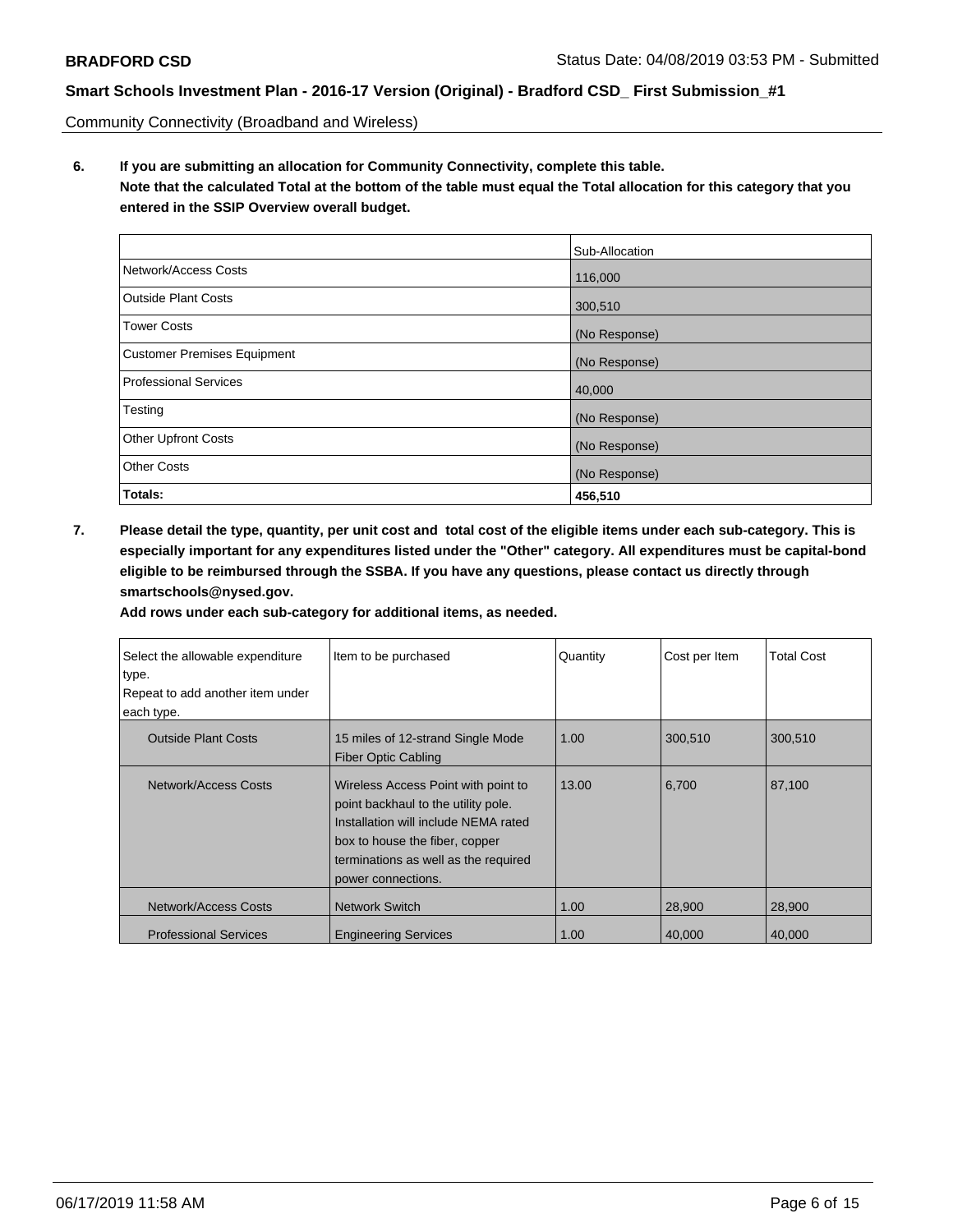#### Classroom Learning Technology

**1. In order for students and faculty to receive the maximum benefit from the technology made available under the Smart Schools Bond Act, their school buildings must possess sufficient connectivity infrastructure to ensure that devices can be used during the school day. Smart Schools Investment Plans must demonstrate that sufficient infrastructure that meets the Federal Communications Commission's 100 Mbps per 1,000 students standard currently exists in the buildings where new devices will be deployed, or is a planned use of a portion of Smart Schools Bond Act funds, or is under development through another funding source. Smart Schools Bond Act funds used for technology infrastructure or classroom technology investments must increase the number of school buildings that meet or exceed the minimum speed standard of 100 Mbps per 1,000 students and staff within 12 months. This standard may be met on either a contracted 24/7 firm service or a**

- **"burstable" capability. If the standard is met under the burstable criteria, it must be:**
- **1. Specifically codified in a service contract with a provider, and**

**2. Guaranteed to be available to all students and devices as needed, particularly during periods of high demand, such as computer-based testing (CBT) periods.**

**Please describe how your district already meets or is planning to meet this standard within 12 months of plan submission.**

(No Response)

- **1a. If a district believes that it will be impossible to meet this standard within 12 months, it may apply for a waiver of this requirement, as described on the Smart Schools website. The waiver must be filed and approved by SED prior to submitting this survey.**
	- By checking this box, you are certifying that the school district has an approved waiver of this requirement on file with the New York State Education Department.

#### **2. Connectivity Speed Calculator (Required)**

|                         | I Number of<br>Students | Multiply by<br>100 Kbps | to Convert to<br>Required<br>Speed in Mb | Divide by 1000 Current Speed Expected<br>lin Mb | Speed to be<br>Attained Within Required<br>12 Months | <b>Expected Date</b><br>When<br>Speed Will be<br>Met |
|-------------------------|-------------------------|-------------------------|------------------------------------------|-------------------------------------------------|------------------------------------------------------|------------------------------------------------------|
| <b>Calculated Speed</b> | (No<br>Response)        | (No Response)           | (No<br>Response)                         | (No<br>Response)                                | (No<br>Response)                                     | (No<br>Response)                                     |

**3. If the district wishes to have students and staff access the Internet from wireless devices within the school building, or in close proximity to it, it must first ensure that it has a robust Wi-Fi network in place that has sufficient bandwidth to meet user demand.**

**Please describe how you have quantified this demand and how you plan to meet this demand.**

(No Response)

**4. All New York State public school districts are required to complete and submit an Instructional Technology Plan survey to the New York State Education Department in compliance with Section 753 of the Education Law and per Part 100.12 of the Commissioner's Regulations.**

**Districts that include educational technology purchases as part of their Smart Schools Investment Plan must have a submitted and approved Instructional Technology Plan survey on file with the New York State Education Department.**

- $\Box$  By checking this box, you are certifying that the school district has an approved Instructional Technology Plan survey on file with the New York State Education Department.
- **5. Describe the devices you intend to purchase and their compatibility with existing or planned platforms or systems. Specifically address the adequacy of each facility's electrical, HVAC and other infrastructure necessary to install and support the operation of the planned technology.**

(No Response)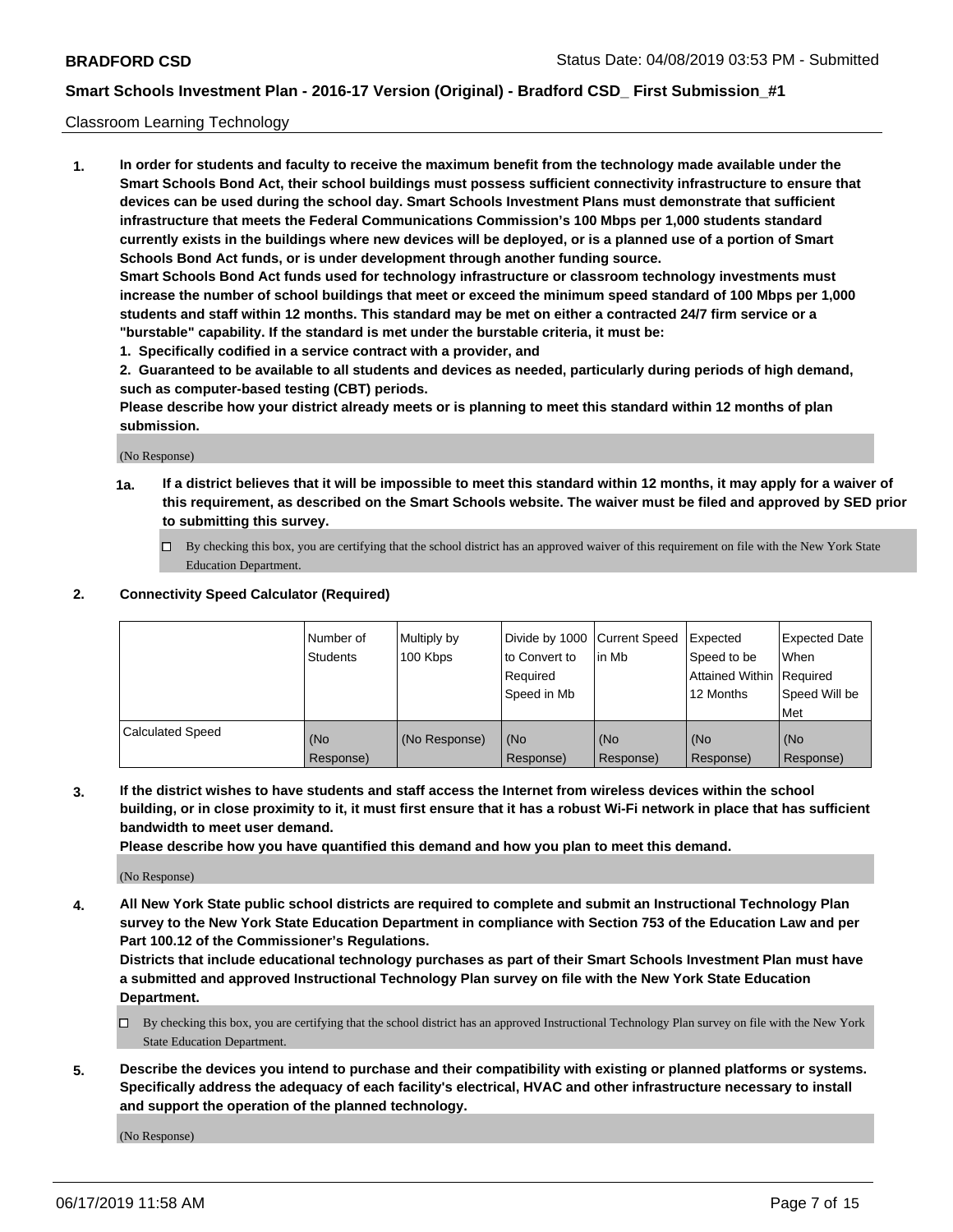#### Classroom Learning Technology

- **6. Describe how the proposed technology purchases will:**
	- **> enhance differentiated instruction;**
	- **> expand student learning inside and outside the classroom;**
	- **> benefit students with disabilities and English language learners; and**
	- **> contribute to the reduction of other learning gaps that have been identified within the district.**

**The expectation is that districts will place a priority on addressing the needs of students who struggle to succeed in a rigorous curriculum. Responses in this section should specifically address this concern and align with the district's Instructional Technology Plan (in particular Question 2 of E. Curriculum and Instruction: "Does the district's instructional technology plan address the needs of students with disabilities to ensure equitable access to instruction, materials and assessments?" and Question 3 of the same section: "Does the district's instructional technology plan address the provision of assistive technology specifically for students with disabilities to ensure access to and participation in the general curriculum?"**

(No Response)

**7. Where appropriate, describe how the proposed technology purchases will enhance ongoing communication with parents and other stakeholders and help the district facilitate technology-based regional partnerships, including distance learning and other efforts.**

(No Response)

**8. Describe the district's plan to provide professional development to ensure that administrators, teachers and staff can employ the technology purchased to enhance instruction successfully.**

**Note: This response should be aligned and expanded upon in accordance with your district's response to Question 1 of F. Professional Development of your Instructional Technology Plan: "Please provide a summary of professional development offered to teachers and staff, for the time period covered by this plan, to support technology to enhance teaching and learning. Please include topics, audience and method of delivery within your summary."**

(No Response)

- **9. Districts must contact the SUNY/CUNY teacher preparation program that supplies the largest number of the district's new teachers to request advice on innovative uses and best practices at the intersection of pedagogy and educational technology.**
	- By checking this box, you certify that you have contacted the SUNY/CUNY teacher preparation program that supplies the largest number of your new teachers to request advice on these issues.
	- **9a. Please enter the name of the SUNY or CUNY Institution that you contacted.**

(No Response)

**9b. Enter the primary Institution phone number.**

(No Response)

**9c. Enter the name of the contact person with whom you consulted and/or will be collaborating with on innovative uses of technology and best practices.**

(No Response)

**10. A district whose Smart Schools Investment Plan proposes the purchase of technology devices and other hardware must account for nonpublic schools in the district.**

**Are there nonpublic schools within your school district?**

Yes

 $\square$  No

**11. Nonpublic Classroom Technology Loan Calculator**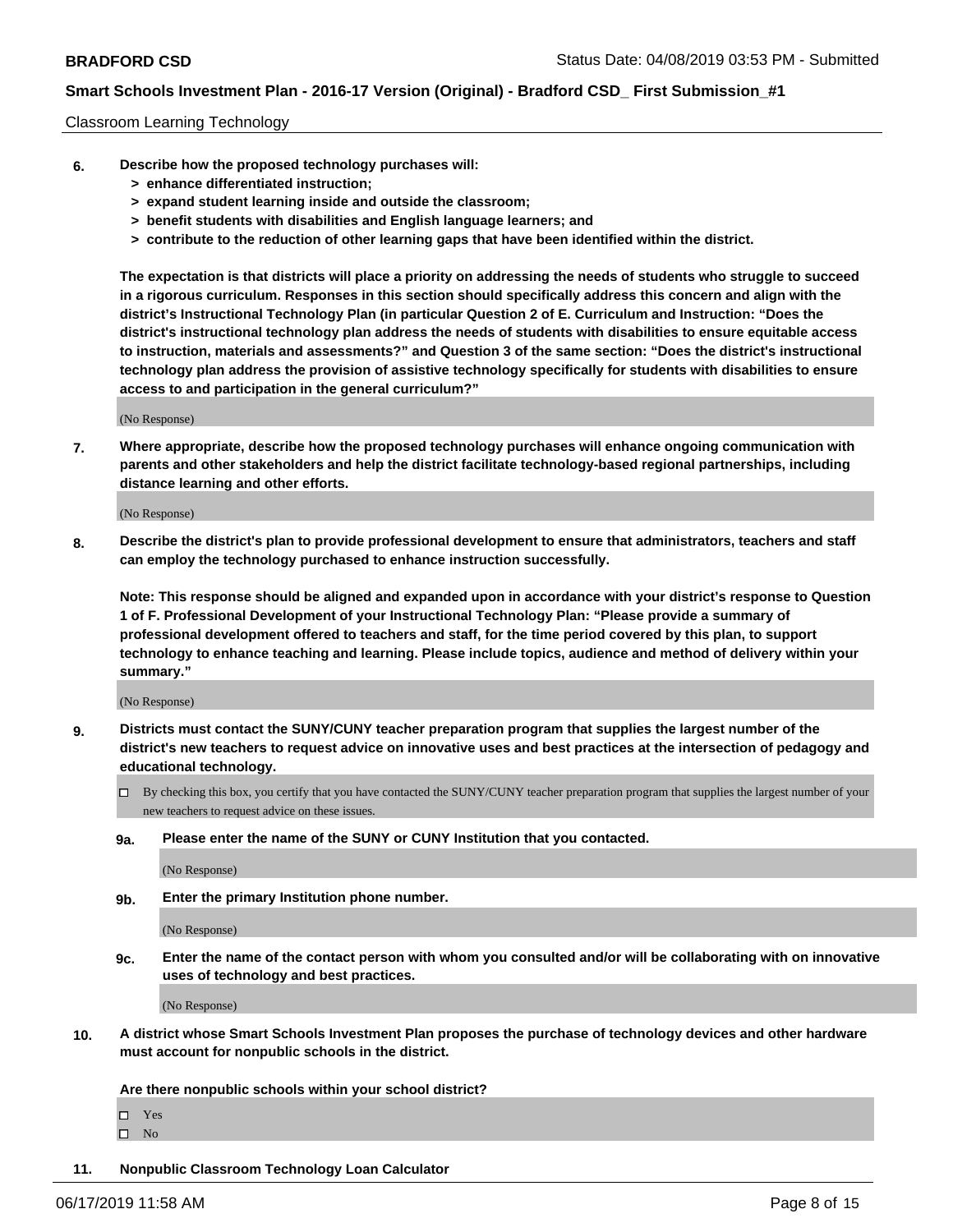#### Classroom Learning Technology

**The Smart Schools Bond Act provides that any Classroom Learning Technology purchases made using Smart Schools funds shall be lent, upon request, to nonpublic schools in the district. However, no school district shall be required to loan technology in amounts greater than the total obtained and spent on technology pursuant to the Smart Schools Bond Act and the value of such loan may not exceed the total of \$250 multiplied by the nonpublic school enrollment in the base year at the time of enactment. See:**

**http://www.p12.nysed.gov/mgtserv/smart\_schools/docs/Smart\_Schools\_Bond\_Act\_Guidance\_04.27.15\_Final.pdf.**

|                                       | 1. Classroom<br>Technology<br>Sub-allocation | l 2. Public<br>Enrollment<br>$(2014-15)$ | 3. Nonpublic<br>l Enrollment<br>$(2014-15)$ | l 4. Sum of<br>Public and<br>l Nonpublic<br>Enrollment                                        | 15. Total Per<br>Pupil Sub-<br>allocation | l 6. Total<br>Nonpublic Loan<br>Amount |
|---------------------------------------|----------------------------------------------|------------------------------------------|---------------------------------------------|-----------------------------------------------------------------------------------------------|-------------------------------------------|----------------------------------------|
| Calculated Nonpublic Loan<br>l Amount |                                              |                                          |                                             | (No Response)   (No Response)   (No Response)   (No Response)   (No Response)   (No Response) |                                           |                                        |

**12. To ensure the sustainability of technology purchases made with Smart Schools funds, districts must demonstrate a long-term plan to maintain and replace technology purchases supported by Smart Schools Bond Act funds. This sustainability plan shall demonstrate a district's capacity to support recurring costs of use that are ineligible for Smart Schools Bond Act funding such as device maintenance, technical support, Internet and wireless fees, maintenance of hotspots, staff professional development, building maintenance and the replacement of incidental items. Further, such a sustainability plan shall include a long-term plan for the replacement of purchased devices and equipment at the end of their useful life with other funding sources.**

 $\Box$  By checking this box, you certify that the district has a sustainability plan as described above.

**13. Districts must ensure that devices purchased with Smart Schools Bond funds will be distributed, prepared for use, maintained and supported appropriately. Districts must maintain detailed device inventories in accordance with generally accepted accounting principles.**

By checking this box, you certify that the district has a distribution and inventory management plan and system in place.

**14. If you are submitting an allocation for Classroom Learning Technology complete this table. Note that the calculated Total at the bottom of the table must equal the Total allocation for this category that you entered in the SSIP Overview overall budget.**

|                          | Sub-Allocation |
|--------------------------|----------------|
| Interactive Whiteboards  | (No Response)  |
| <b>Computer Servers</b>  | (No Response)  |
| <b>Desktop Computers</b> | (No Response)  |
| <b>Laptop Computers</b>  | (No Response)  |
| <b>Tablet Computers</b>  | (No Response)  |
| <b>Other Costs</b>       | (No Response)  |
| Totals:                  | 0              |

**15. Please detail the type, quantity, per unit cost and total cost of the eligible items under each sub-category. This is especially important for any expenditures listed under the "Other" category. All expenditures must be capital-bond eligible to be reimbursed through the SSBA. If you have any questions, please contact us directly through smartschools@nysed.gov.**

**Please specify in the "Item to be Purchased" field which specific expenditures and items are planned to meet the district's nonpublic loan requirement, if applicable.**

**NOTE: Wireless Access Points that will be loaned/purchased for nonpublic schools should ONLY be included in this category, not under School Connectivity, where public school districts would list them.**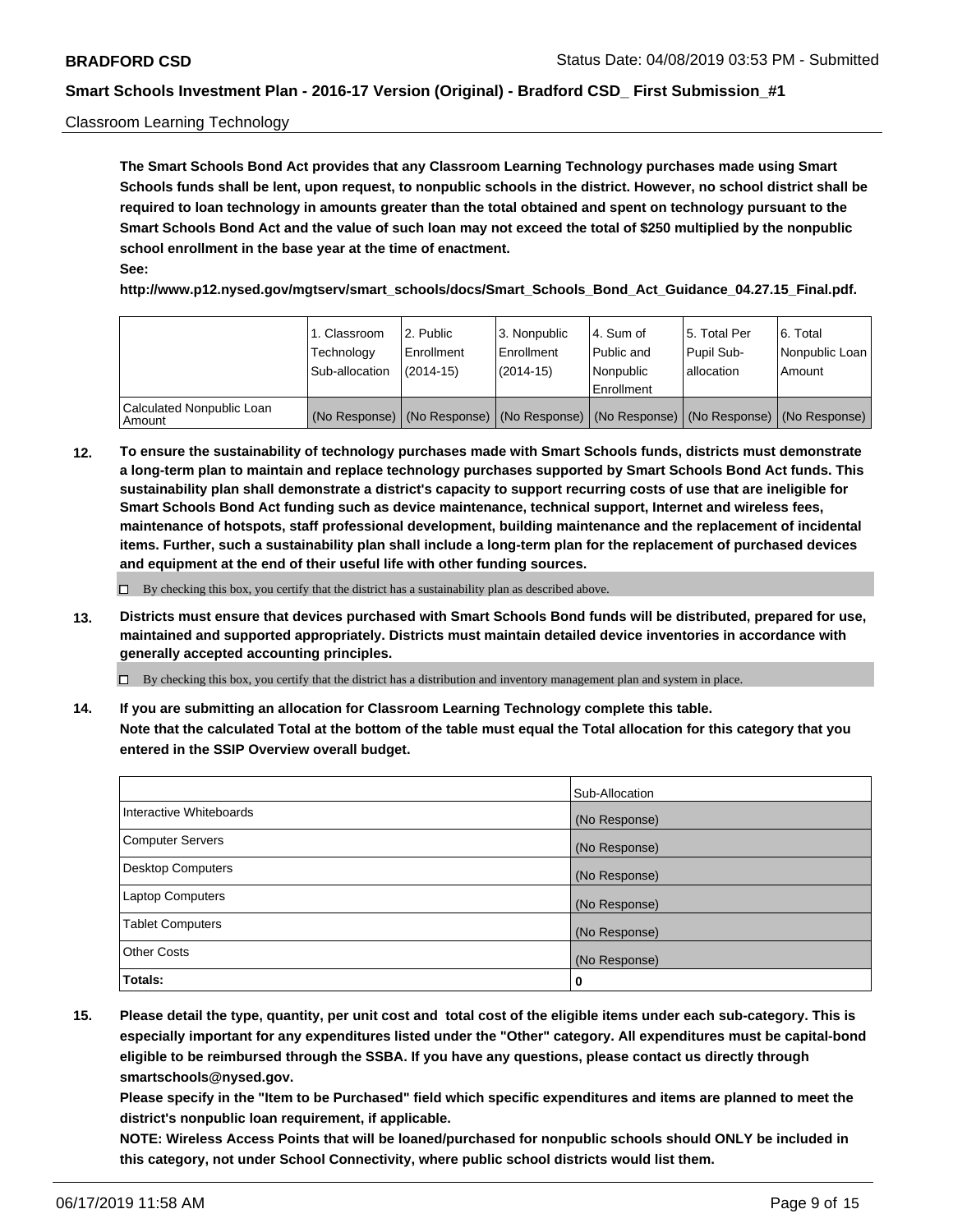Classroom Learning Technology

| Select the allowable expenditure | Iltem to be Purchased | Quantity      | Cost per Item | <b>Total Cost</b> |
|----------------------------------|-----------------------|---------------|---------------|-------------------|
| type.                            |                       |               |               |                   |
| Repeat to add another item under |                       |               |               |                   |
| each type.                       |                       |               |               |                   |
| (No Response)                    | (No Response)         | (No Response) | (No Response) | (No Response)     |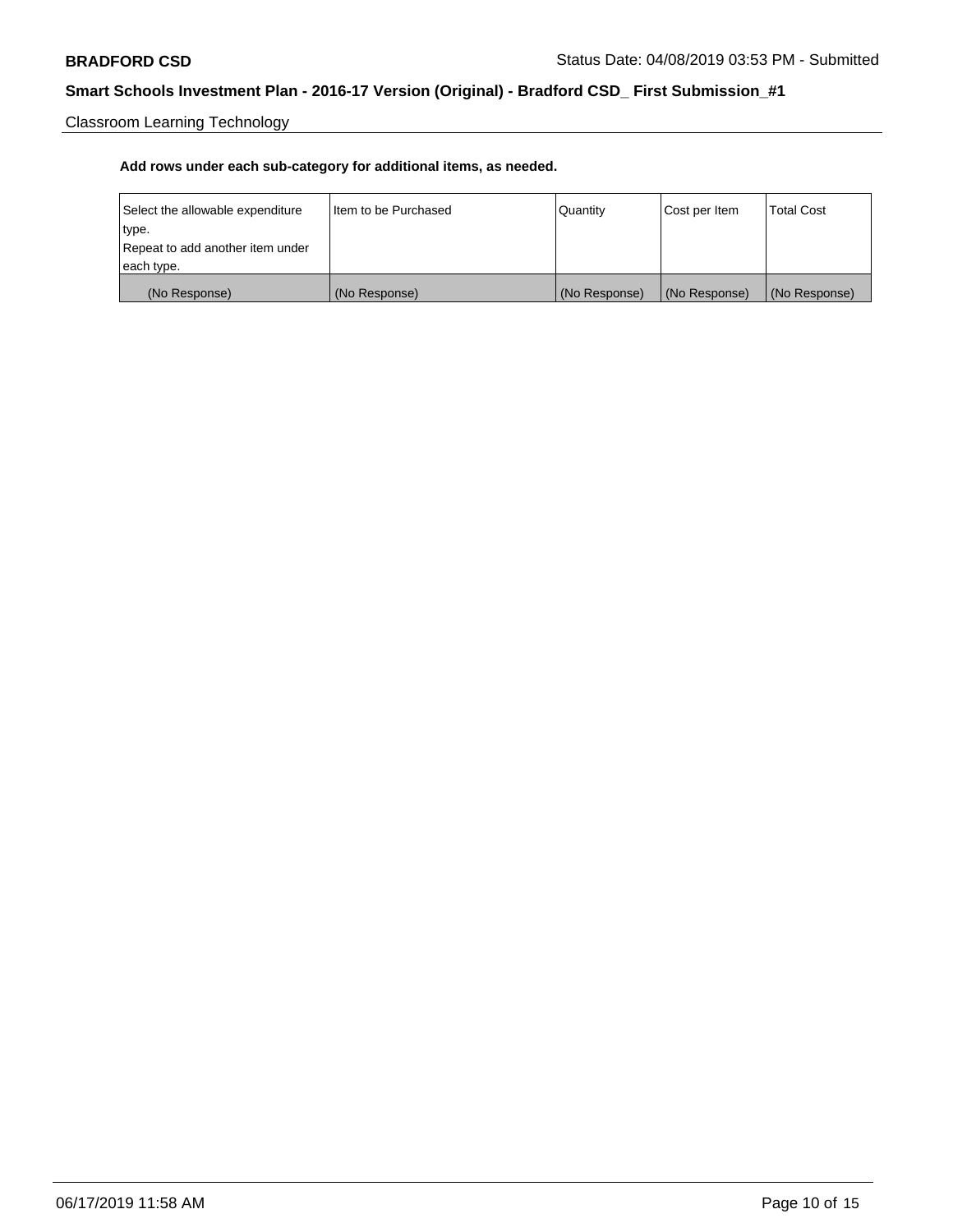#### Pre-Kindergarten Classrooms

**1. Provide information regarding how and where the district is currently serving pre-kindergarten students and justify the need for additional space with enrollment projections over 3 years.**

(No Response)

- **2. Describe the district's plan to construct, enhance or modernize education facilities to accommodate prekindergarten programs. Such plans must include:**
	- **Specific descriptions of what the district intends to do to each space;**
	- **An affirmation that pre-kindergarten classrooms will contain a minimum of 900 square feet per classroom;**
	- **The number of classrooms involved;**
	- **The approximate construction costs per classroom; and**
	- **Confirmation that the space is district-owned or has a long-term lease that exceeds the probable useful life of the improvements.**

(No Response)

**3. Smart Schools Bond Act funds may only be used for capital construction costs. Describe the type and amount of additional funds that will be required to support ineligible ongoing costs (e.g. instruction, supplies) associated with any additional pre-kindergarten classrooms that the district plans to add.**

(No Response)

**4. All plans and specifications for the erection, repair, enlargement or remodeling of school buildings in any public school district in the State must be reviewed and approved by the Commissioner. Districts that plan capital projects using their Smart Schools Bond Act funds will undergo a Preliminary Review Process by the Office of Facilities Planning.**

**Please indicate on a separate row each project number given to you by the Office of Facilities Planning.**

| Project Number |  |
|----------------|--|
| (No Response)  |  |
|                |  |

**5. If you have made an allocation for Pre-Kindergarten Classrooms, complete this table.**

**Note that the calculated Total at the bottom of the table must equal the Total allocation for this category that you entered in the SSIP Overview overall budget.**

|                                          | Sub-Allocation |
|------------------------------------------|----------------|
| Construct Pre-K Classrooms               | (No Response)  |
| Enhance/Modernize Educational Facilities | (No Response)  |
| <b>Other Costs</b>                       | (No Response)  |
| Totals:                                  | 0              |

**6. Please detail the type, quantity, per unit cost and total cost of the eligible items under each sub-category. This is especially important for any expenditures listed under the "Other" category. All expenditures must be capital-bond eligible to be reimbursed through the SSBA. If you have any questions, please contact us directly through smartschools@nysed.gov.**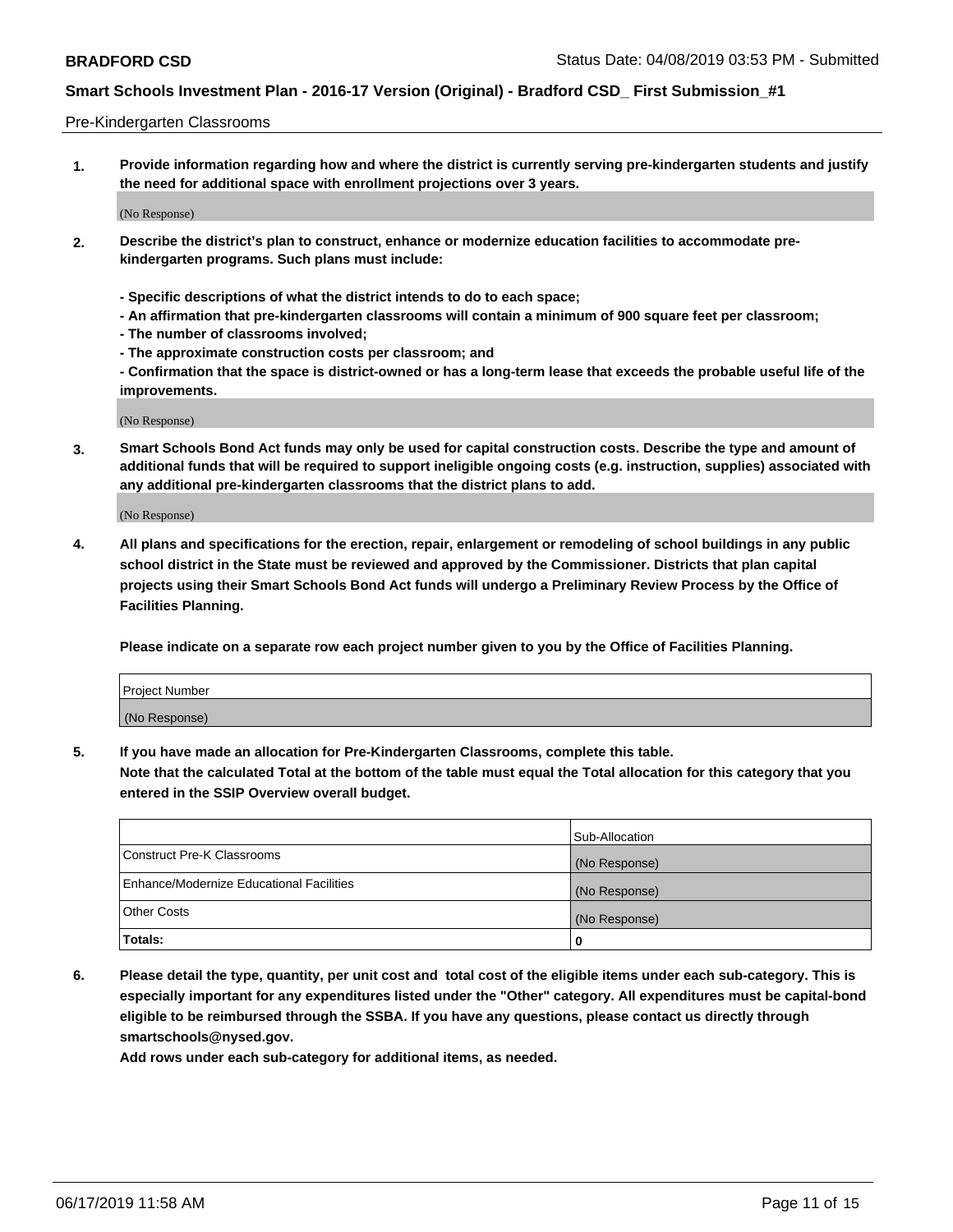Pre-Kindergarten Classrooms

| Select the allowable expenditure | Item to be purchased | Quantity      | Cost per Item | <b>Total Cost</b> |
|----------------------------------|----------------------|---------------|---------------|-------------------|
| type.                            |                      |               |               |                   |
| Repeat to add another item under |                      |               |               |                   |
| each type.                       |                      |               |               |                   |
| (No Response)                    | (No Response)        | (No Response) | (No Response) | (No Response)     |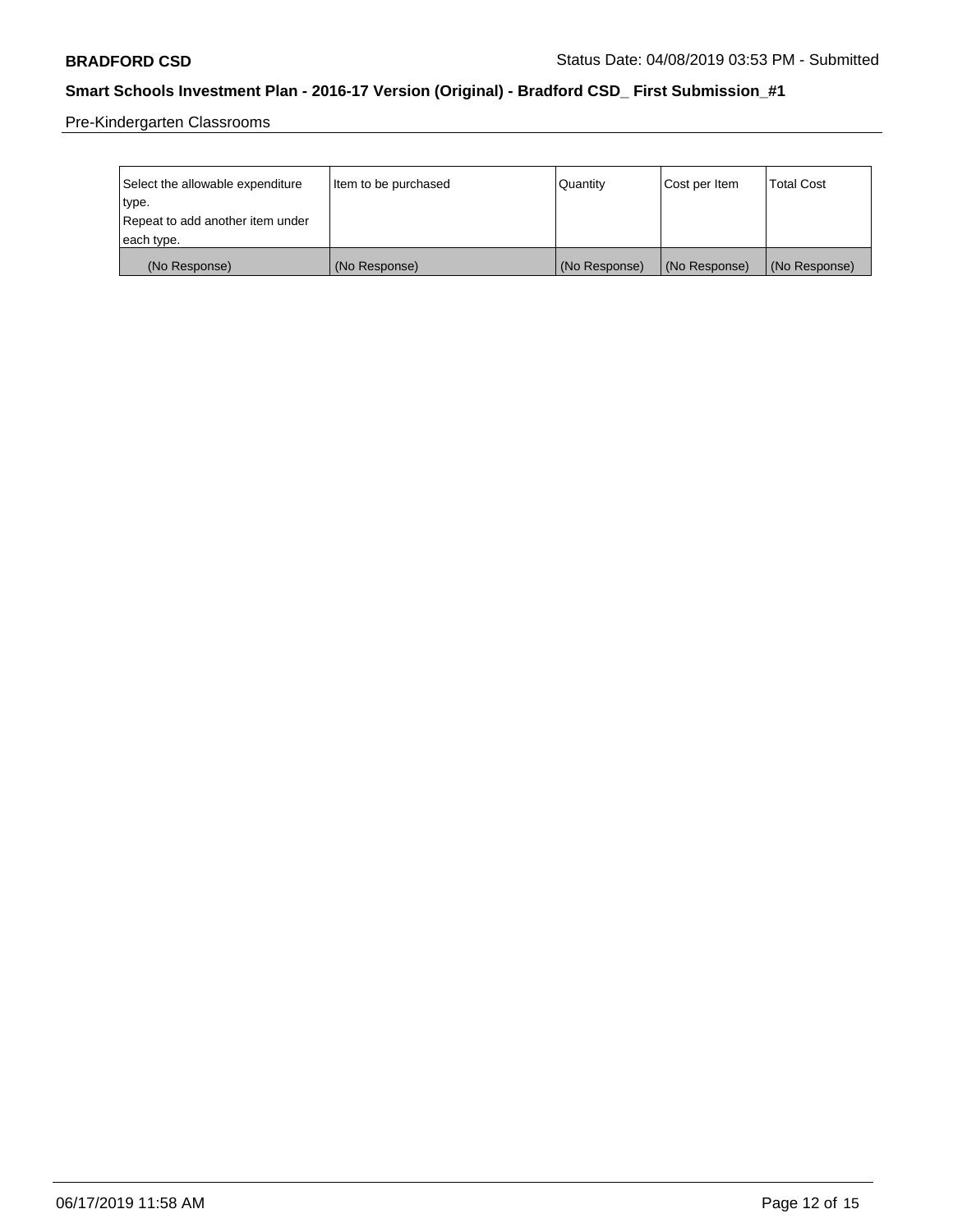Replace Transportable Classrooms

**1. Describe the district's plan to construct, enhance or modernize education facilities to provide high-quality instructional space by replacing transportable classrooms.**

(No Response)

**2. All plans and specifications for the erection, repair, enlargement or remodeling of school buildings in any public school district in the State must be reviewed and approved by the Commissioner. Districts that plan capital projects using their Smart Schools Bond Act funds will undergo a Preliminary Review Process by the Office of Facilities Planning.**

**Please indicate on a separate row each project number given to you by the Office of Facilities Planning.**

| Project Number |  |
|----------------|--|
|                |  |
|                |  |
|                |  |
|                |  |
| (No Response)  |  |
|                |  |
|                |  |
|                |  |

**3. For large projects that seek to blend Smart Schools Bond Act dollars with other funds, please note that Smart Schools Bond Act funds can be allocated on a pro rata basis depending on the number of new classrooms built that directly replace transportable classroom units.**

**If a district seeks to blend Smart Schools Bond Act dollars with other funds describe below what other funds are being used and what portion of the money will be Smart Schools Bond Act funds.**

(No Response)

**4. If you have made an allocation for Replace Transportable Classrooms, complete this table. Note that the calculated Total at the bottom of the table must equal the Total allocation for this category that you entered in the SSIP Overview overall budget.**

|                                                | Sub-Allocation |
|------------------------------------------------|----------------|
| Construct New Instructional Space              | (No Response)  |
| Enhance/Modernize Existing Instructional Space | (No Response)  |
| <b>Other Costs</b>                             | (No Response)  |
| Totals:                                        | 0              |

**5. Please detail the type, quantity, per unit cost and total cost of the eligible items under each sub-category. This is especially important for any expenditures listed under the "Other" category. All expenditures must be capital-bond eligible to be reimbursed through the SSBA. If you have any questions, please contact us directly through smartschools@nysed.gov.**

| Select the allowable expenditure | Item to be purchased | l Quantitv    | Cost per Item | <b>Total Cost</b> |
|----------------------------------|----------------------|---------------|---------------|-------------------|
| type.                            |                      |               |               |                   |
| Repeat to add another item under |                      |               |               |                   |
| each type.                       |                      |               |               |                   |
| (No Response)                    | (No Response)        | (No Response) | (No Response) | (No Response)     |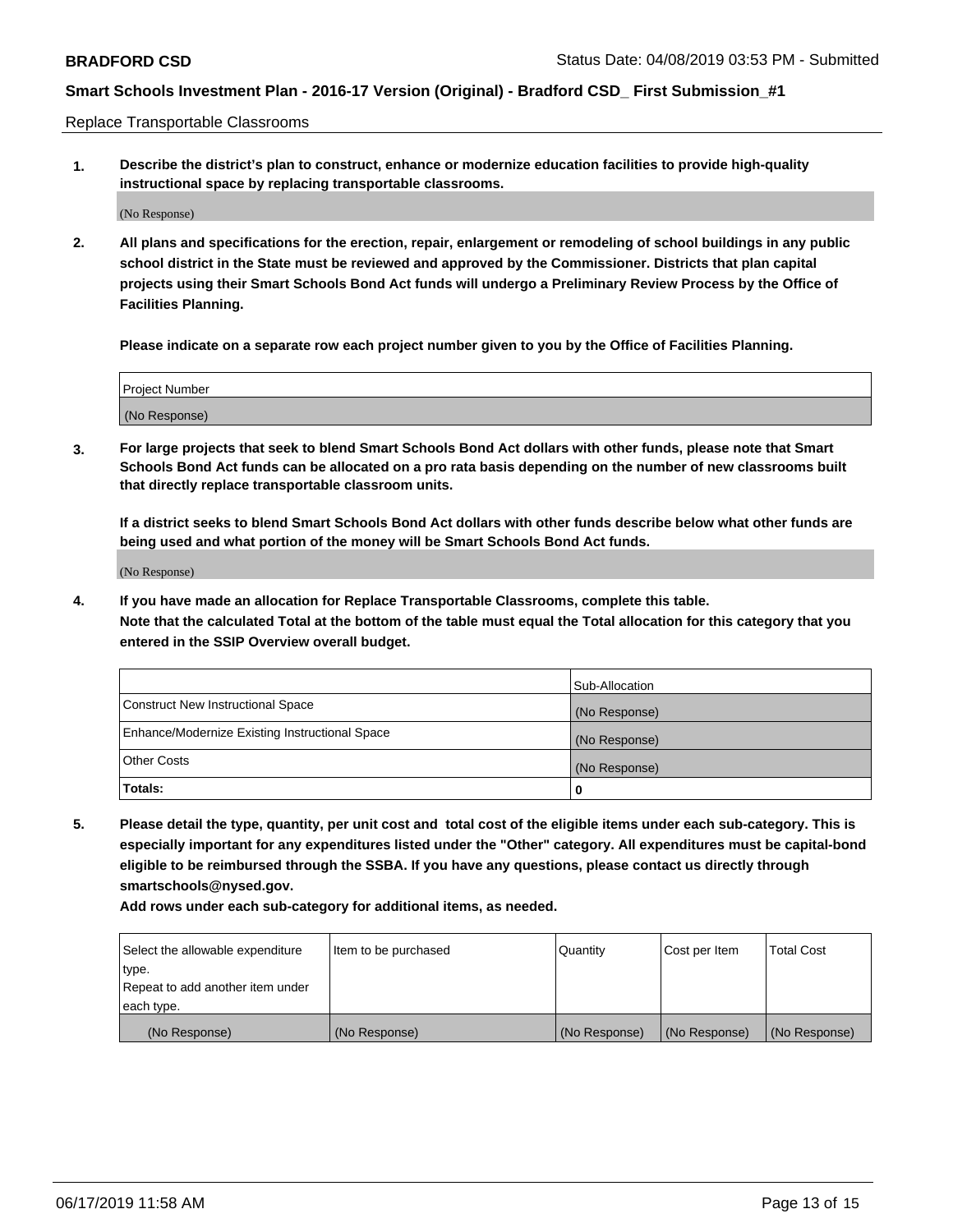High-Tech Security Features

**1. Describe how you intend to use Smart Schools Bond Act funds to install high-tech security features in school buildings and on school campuses.**

(No Response)

**2. All plans and specifications for the erection, repair, enlargement or remodeling of school buildings in any public school district in the State must be reviewed and approved by the Commissioner. Districts that plan capital projects using their Smart Schools Bond Act funds will undergo a Preliminary Review Process by the Office of Facilities Planning.** 

**Please indicate on a separate row each project number given to you by the Office of Facilities Planning.**

| <b>Project Number</b> |  |
|-----------------------|--|
| (No Response)         |  |

- **3. Was your project deemed eligible for streamlined Review?**
	- Yes
	- $\square$  No
- **4. Include the name and license number of the architect or engineer of record.**

| <b>Name</b>   | License Number |
|---------------|----------------|
| (No Response) | (No Response)  |

**5. If you have made an allocation for High-Tech Security Features, complete this table.**

**Note that the calculated Total at the bottom of the table must equal the Total allocation for this category that you entered in the SSIP Overview overall budget.**

|                                                      | Sub-Allocation |
|------------------------------------------------------|----------------|
| Capital-Intensive Security Project (Standard Review) | (No Response)  |
| <b>Electronic Security System</b>                    | (No Response)  |
| <b>Entry Control System</b>                          | (No Response)  |
| Approved Door Hardening Project                      | (No Response)  |
| <b>Other Costs</b>                                   | (No Response)  |
| Totals:                                              | 0              |

**6. Please detail the type, quantity, per unit cost and total cost of the eligible items under each sub-category. This is especially important for any expenditures listed under the "Other" category. All expenditures must be capital-bond eligible to be reimbursed through the SSBA. If you have any questions, please contact us directly through smartschools@nysed.gov.**

| Select the allowable expenditure | Item to be purchased | Quantity      | Cost per Item | <b>Total Cost</b> |
|----------------------------------|----------------------|---------------|---------------|-------------------|
| type.                            |                      |               |               |                   |
| Repeat to add another item under |                      |               |               |                   |
| each type.                       |                      |               |               |                   |
| (No Response)                    | (No Response)        | (No Response) | (No Response) | (No Response)     |